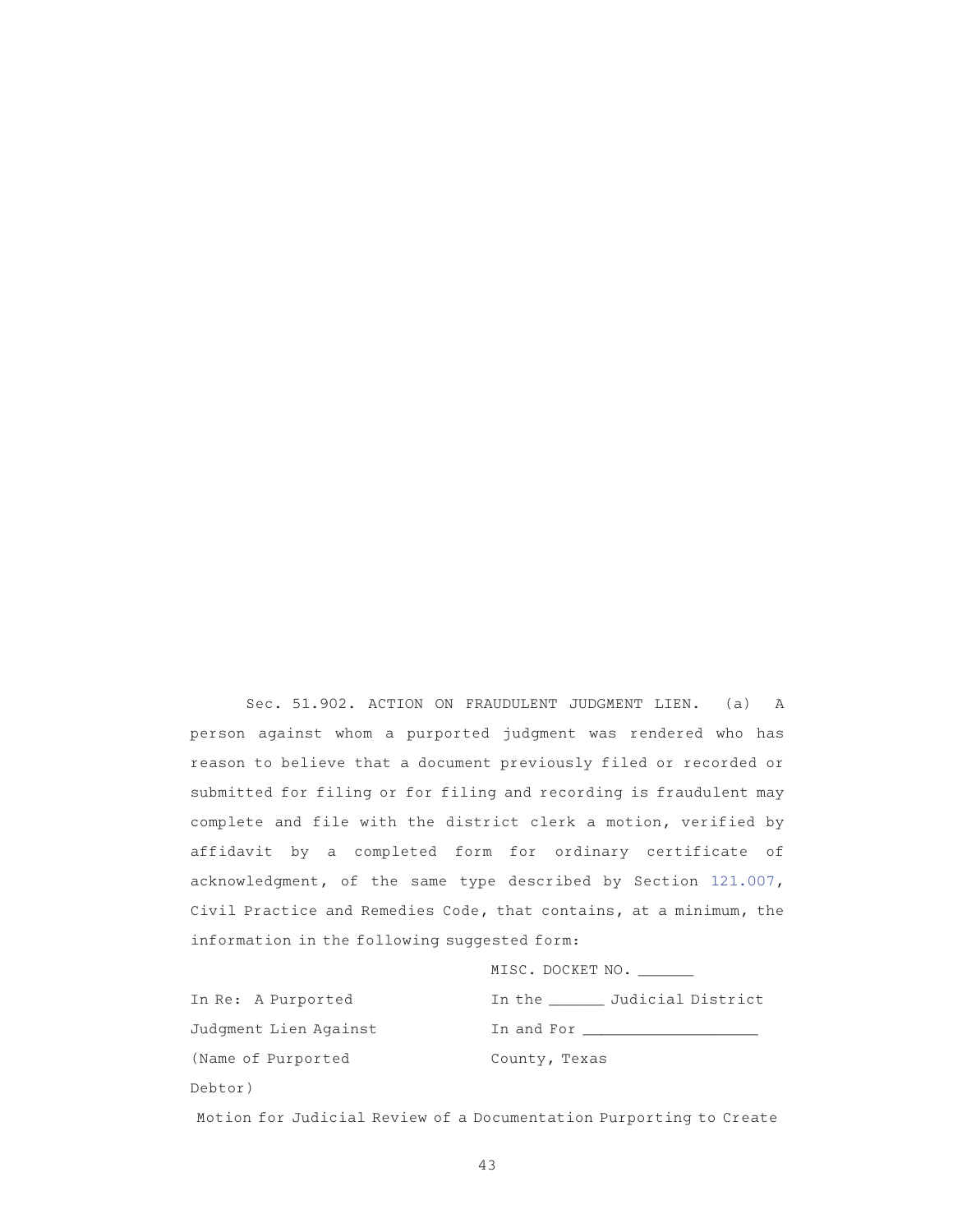### a Judgment Lien

Now Comes (name) and files this motion requesting a judicial determination of the status of a court, judicial entity, or judicial officer purporting to have taken an action that is the basis of a judgment lien filed in the office of said clerk, and in support of the motion would show the court as follows:

# I.

(Name), movant herein, is the person against whom the purported judgment was rendered.

#### II.

On (date), in the exercise of the county clerk's official duties as County Clerk of (county name) County, Texas, the county clerk received and filed or filed and recorded the documentation attached hereto and containing (number) pages. Said documentation purports to have been rendered on the basis of a judgment, act, order, directive, or process of a court, judicial entity, or judicial officer called therein "(name of purported court, judicial entity, or judicial officer)" against one (name of purported debtor).

### III.

Movant alleges that the purported court, judicial entity, or judicial officer referred to in the attached documentation is one described in Section 51.901(c)(1), Government Code, as not legally created or established under the constitution or laws of this state or of the United States, and that the documentation should therefore not be accorded lien status.

#### IV.

Movant further attests that the assertions contained herein are true and correct.

#### PRAYER

Movant requests the court to review the attached documentation and enter an order determining whether it should be accorded lien status, together with such other orders as the court deems appropriate.

Respectfully submitted,

\_\_\_\_\_\_\_\_\_\_\_\_\_\_\_\_\_\_\_\_\_\_\_\_\_AAAAAAAAAAA (Signature and typed name and address)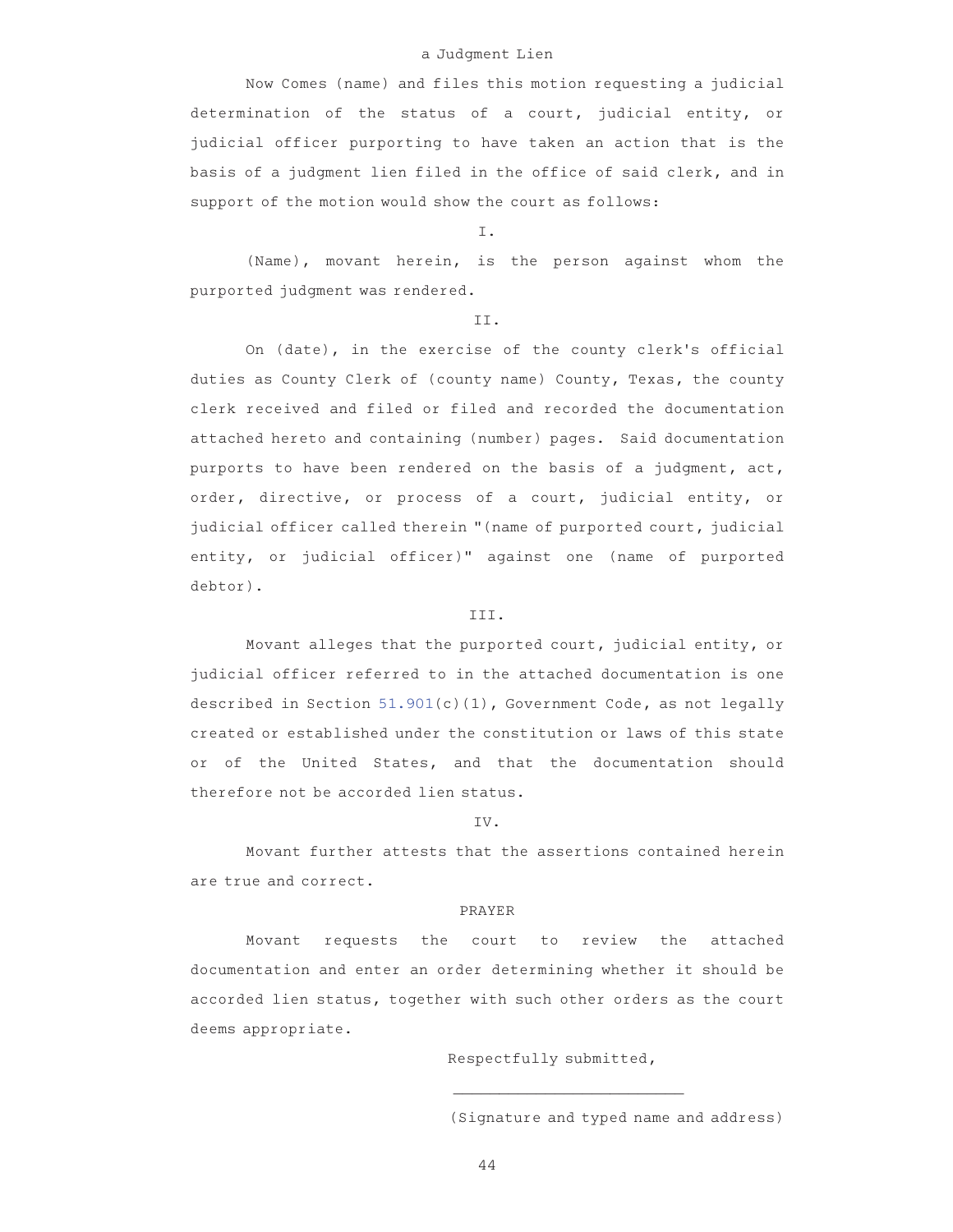(b) The completed form for ordinary certificate of acknowledgment, of the same type described by Section 121.007, Civil Practice and Remedies Code, must be as follows:

### AFFIDAVIT

THE STATE OF TEXAS

COUNTY OF \_\_\_\_\_\_\_\_\_\_\_\_\_\_

BEFORE ME, the undersigned authority, personally appeared who, being by me duly sworn, deposed as follows:

"My name is \_\_\_\_\_\_\_\_\_\_\_\_\_\_\_\_\_\_. I am over 21 years of age, of sound mind, with personal knowledge of the following facts, and fully competent to testify.

I further attest that the assertions contained in the accompanying motion are true and correct."

Further affiant sayeth not.

SUBSCRIBED and SWORN TO before me, this \_\_\_\_\_\_\_\_ day of \_\_\_\_\_, \_\_\_\_\_\_\_.AAAAAAAAAAAAAAAAAAAAA

\_\_\_\_\_\_\_\_\_\_\_\_\_\_\_\_\_\_\_\_\_\_\_\_\_\_\_\_A

NOTARY PUBLIC, State of Texas Notary's printed name:

\_\_\_\_\_\_\_\_\_\_\_\_\_\_\_\_\_\_\_\_\_\_\_\_\_\_\_\_A

\_\_\_\_\_\_\_\_\_\_\_\_\_\_\_\_\_\_\_\_\_\_\_\_\_\_\_\_A

\_\_\_\_\_\_\_\_\_\_\_\_\_\_\_\_\_\_\_\_\_\_\_\_\_\_\_\_A

My commission expires:

(c) A motion filed under this section may be ruled on by a district judge having jurisdiction over real property matters in the county where the subject documentation was filed. The court 's finding may be made solely on a review of the documentation attached to the movant 's motion and without hearing any testimonial evidence. The court 's review may be made ex parte without delay or notice of any kind. The court 's ruling on the motion, in the nature of a finding of fact and a conclusion of law, is unappealable if it is substantially similar to the form suggested in Subsection (g).

(d) The district clerk may not collect a filing fee for filing a motion under this section.

(e) After reviewing the documentation attached to a motion under this section, the district judge shall enter an appropriate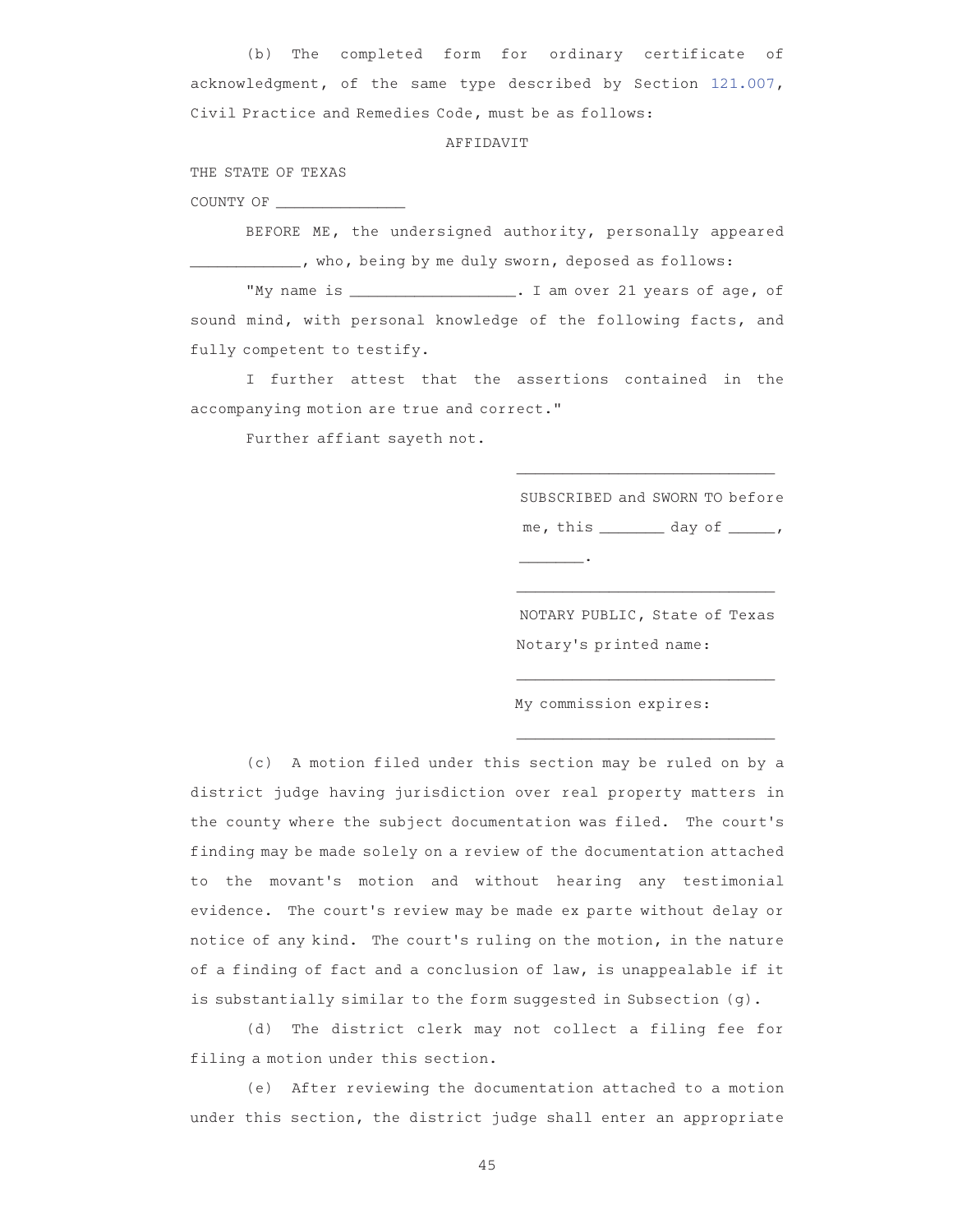finding of fact and conclusion of law, which must be filed and indexed in the same class of records in which the subject documentation or instrument was originally filed.

(f) The county clerk may not collect a filing fee for filing a district judge 's finding of fact and conclusion of law under this section.

(g)AAA suggested form order appropriate to comply with this section is as follows:

|                       | MISC. DOCKET NO.                                                                                               |
|-----------------------|----------------------------------------------------------------------------------------------------------------|
| In Re: A Purported    | In the Judicial District                                                                                       |
| Judgment Lien Against | In and Formal particles and the set of the set of the set of the set of the set of the set of the set of the s |
| (Name of Purported    | County, Texas                                                                                                  |
| Debtor)               |                                                                                                                |

Judicial Finding of Fact and Conclusion of Law Regarding a Documentation Purporting to Create a Judgment Lien

On the (number) day of (month), (year), in the above entitled and numbered cause, this court reviewed a motion verified by affidavit of (name) and the documentation attached thereto. No testimony was taken from any party, nor was there any notice of the court 's review, the court having made the determination that a decision could be made solely on review of the documentation under the authority vested in the court under Subchapter J, Chapter 51, Government Code.

The court finds as follows (only an item checked and initialed is a valid court ruling):

\_\_\_\_\_\_ The documentation attached to the motion herein refers to a legally constituted court, judicial entity, or judicial officer created by or established under the constitution or laws of this state or of the United States. This judicial finding and conclusion of law does not constitute a finding as to any underlying claims of the parties.

The documentation attached to the motion herein DOES NOT refer to a legally constituted court, judicial entity, or judicial officer created by or established under the constitution or laws of this state or of the United States. There is no valid judgment lien created by the documentation.

This court makes no finding as to any underlying claims of the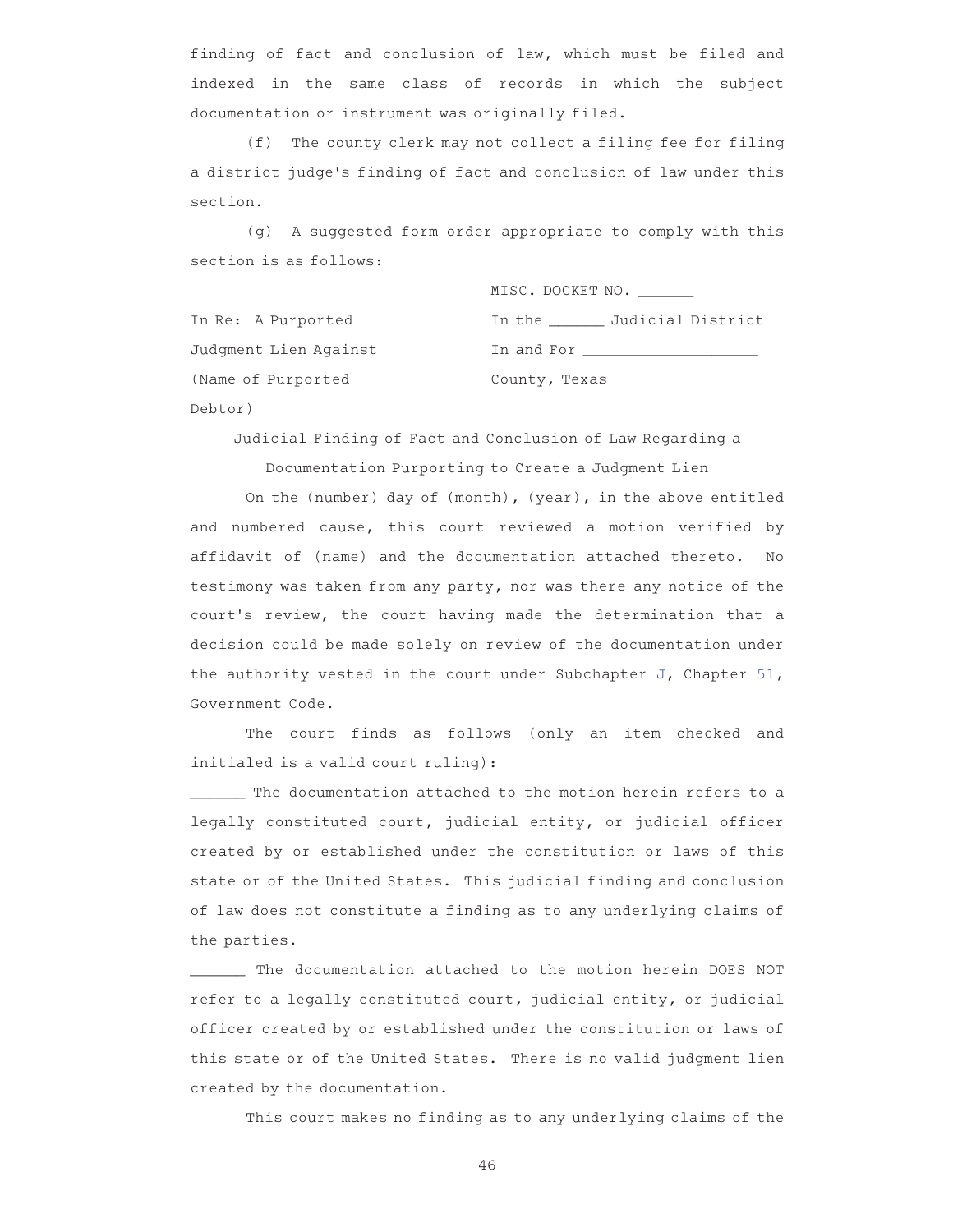parties involved and expressly limits its finding of fact and conclusion of law to a ministerial act. The county clerk shall file this finding of fact and conclusion of law in the same class of records as the subject documentation was originally filed, and the court directs the county clerk to index it using the same names that were used in indexing the subject document.

SIGNED ON THIS THE \_\_\_\_\_\_\_\_ DAY OF \_\_\_\_\_\_\_\_\_\_\_\_\_\_\_\_\_\_\_\_.

| DISTRICT JUDGE |                   |  |
|----------------|-------------------|--|
|                | JUDICIAL DISTRICT |  |
|                | COUNTY, TEXAS     |  |

\_\_\_\_\_\_\_\_\_\_\_\_\_\_\_\_\_\_\_\_\_\_\_\_\_\_\_\_\_\_\_

Added by Acts 1997, 75th Leg., ch. 189, Sec. 14, eff. May 21, 1997.

Sec. 51.903. ACTION ON FRAUDULENT LIEN ON PROPERTY. (a) A person who is the purported debtor or obligor or who owns real or personal property or an interest in real or personal property and who has reason to believe that the document purporting to create a lien or a claim against the real or personal property or an interest in the real or personal property previously filed or submitted for filing and recording is fraudulent may complete and file with the district clerk a motion, verified by affidavit by a completed form for ordinary certificate of acknowledgment, of the same type described by Section 121.007, Civil Practice and Remedies Code, that contains, at a minimum, the information in the following suggested form:

| MISC. DOCKET NO.         |
|--------------------------|
| In the 5udicial District |
|                          |
| County, Texas            |

Motion for Judicial Review of Documentation or Instrument Purporting to Create a Lien or Claim

In Re: A Purported Lien or Claim Against

(Name of Purported

Debtor)

Now Comes (name) and files this motion requesting a judicial determination of the status of documentation or an instrument purporting to create an interest in real or personal property or a lien or claim on real or personal property or an interest in real or personal property filed in the office of the Clerk of (county name)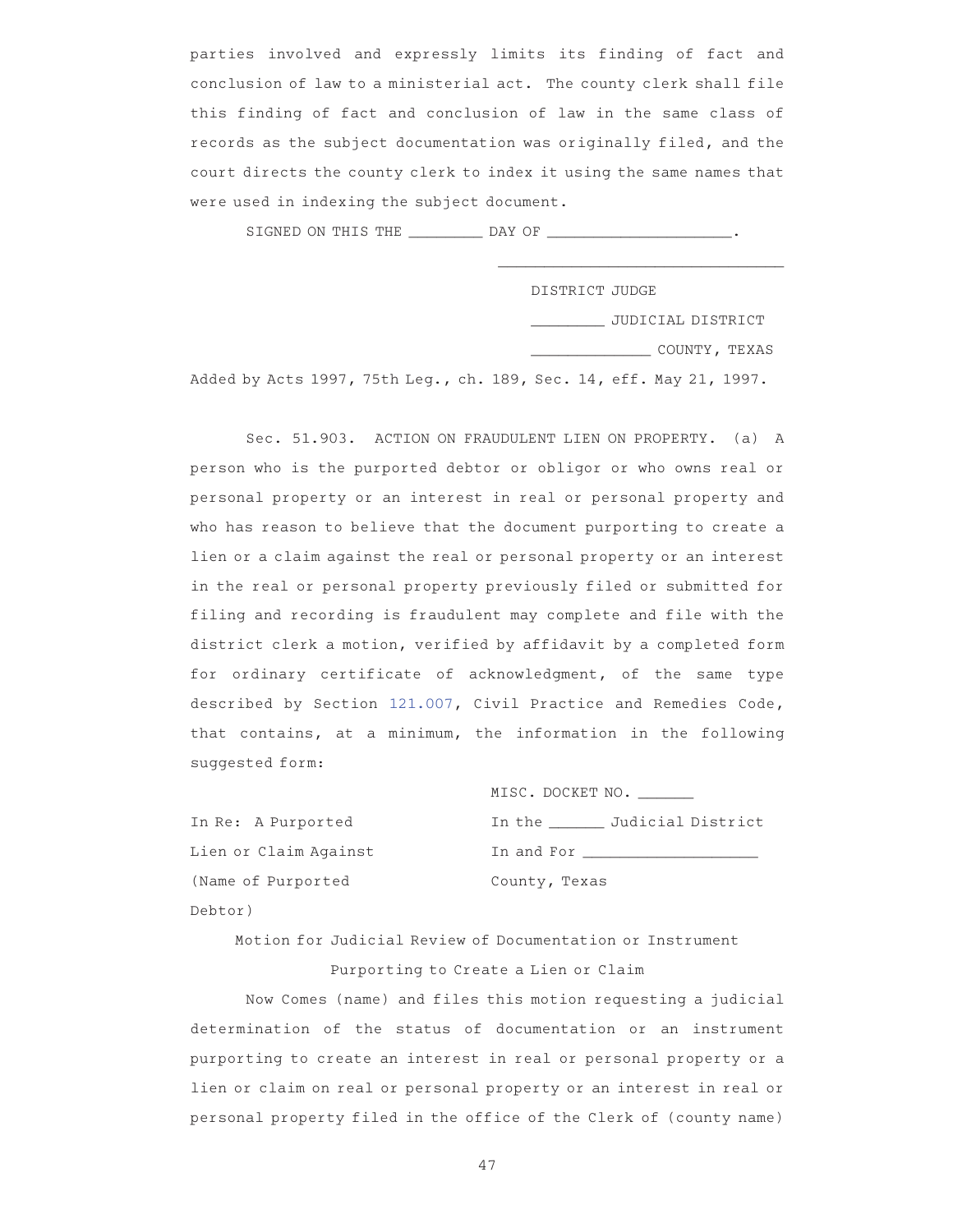County, Texas, and in support of the motion would show the court as follows:

I.

(Name), movant herein, is the purported obligor or debtor or person who owns the real or personal property or the interest in real or personal property described in the documentation or instrument.

## II.

On (date), in the exercise of the county clerk's official duties as County Clerk of (county name) County, Texas, the county clerk received and filed and recorded the documentation or instrument attached hereto and containing (number) pages. Said documentation or instrument purports to have created a lien on real or personal property or an interest in real or personal property against one (name of purported debtor).

## III.

Movant alleges that the documentation or instrument attached hereto is fraudulent, as defined by Section 51.901(c)(2), Government Code, and that the documentation or instrument should therefore not be accorded lien status.

## IV.

Movant attests that assertions herein are true and correct.

V.

Movant does not request the court to make a finding as to any underlying claim of the parties involved and acknowledges that this motion does not seek to invalidate a legitimate lien. Movant further acknowledges that movant may be subject to sanctions, as provided by Chapter 10, Civil Practice and Remedies Code, if this motion is determined to be frivolous.

#### PRAYER

Movant requests the court to review the attached documentation or instrument and enter an order determining whether it should be accorded lien status, together with such other orders as the court deems appropriate.

Respectfully submitted,

\_\_\_\_\_\_\_\_\_\_\_\_\_\_\_\_\_\_\_\_\_\_\_\_\_AAAAAAAAAAA (Signature and typed name and address)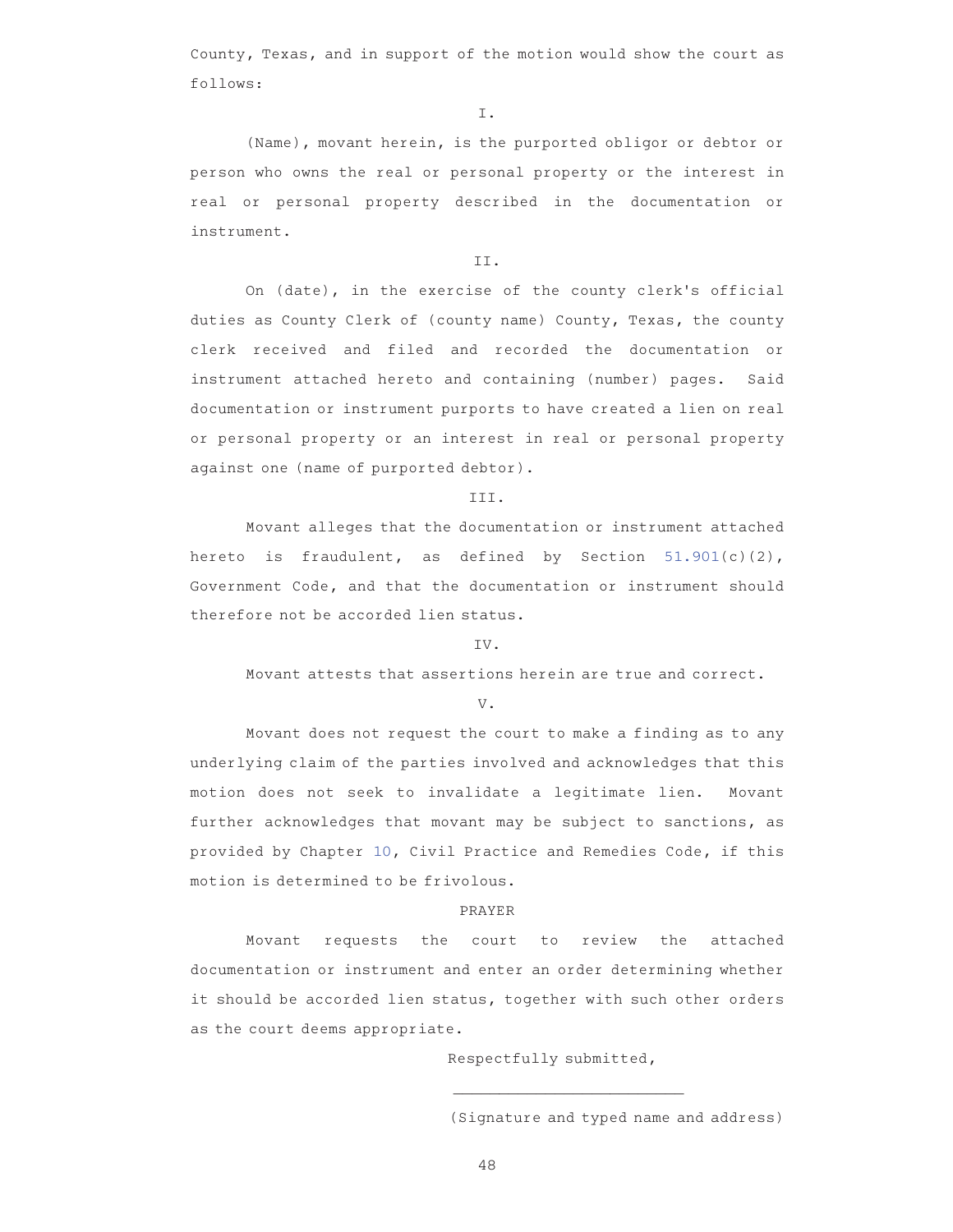(b) The completed form for ordinary certificate of acknowledgment, of the same type described by Section 121.007, Civil Practice and Remedies Code, must be as follows:

## AFFIDAVIT

THE STATE OF TEXAS

COUNTY OF \_\_\_\_\_\_\_\_\_\_\_\_\_\_

BEFORE ME, the undersigned authority, personally appeared who, being by me duly sworn, deposed as follows:

"My name is \_\_\_\_\_\_\_\_\_\_\_\_\_\_\_\_\_. I am over 21 years of age, of sound mind, with personal knowledge of the following facts, and fully competent to testify.

I further attest that the assertions contained in the accompanying motion are true and correct."

Further affiant sayeth not.

SUBSCRIBED and SWORN TO before me, this \_\_\_\_\_\_\_\_ day of \_\_\_\_\_, \_\_\_\_\_\_\_.AAAAAAAAAAAAAAAAAAAAA

\_\_\_\_\_\_\_\_\_\_\_\_\_\_\_\_\_\_\_\_\_\_\_\_\_\_\_\_A

NOTARY PUBLIC, State of Texas Notary's printed name:

\_\_\_\_\_\_\_\_\_\_\_\_\_\_\_\_\_\_\_\_\_\_\_\_\_\_\_\_A

\_\_\_\_\_\_\_\_\_\_\_\_\_\_\_\_\_\_\_\_\_\_\_\_\_\_\_\_A

\_\_\_\_\_\_\_\_\_\_\_\_\_\_\_\_\_\_\_\_\_\_\_\_\_\_\_\_A

My commission expires:

(c) A motion under this section may be ruled on by a district judge having jurisdiction over real property matters in the county where the subject document was filed. The court's finding may be made solely on a review of the documentation or instrument attached to the motion and without hearing any testimonial evidence. The court 's review may be made ex parte without delay or notice of any kind. An appellate court shall expedite review of a court 's finding under this section.

(d) The district clerk may not collect a filing fee for filing a motion under this section.

(e) After reviewing the documentation or instrument attached to a motion under this section, the district judge shall enter an appropriate finding of fact and conclusion of law, which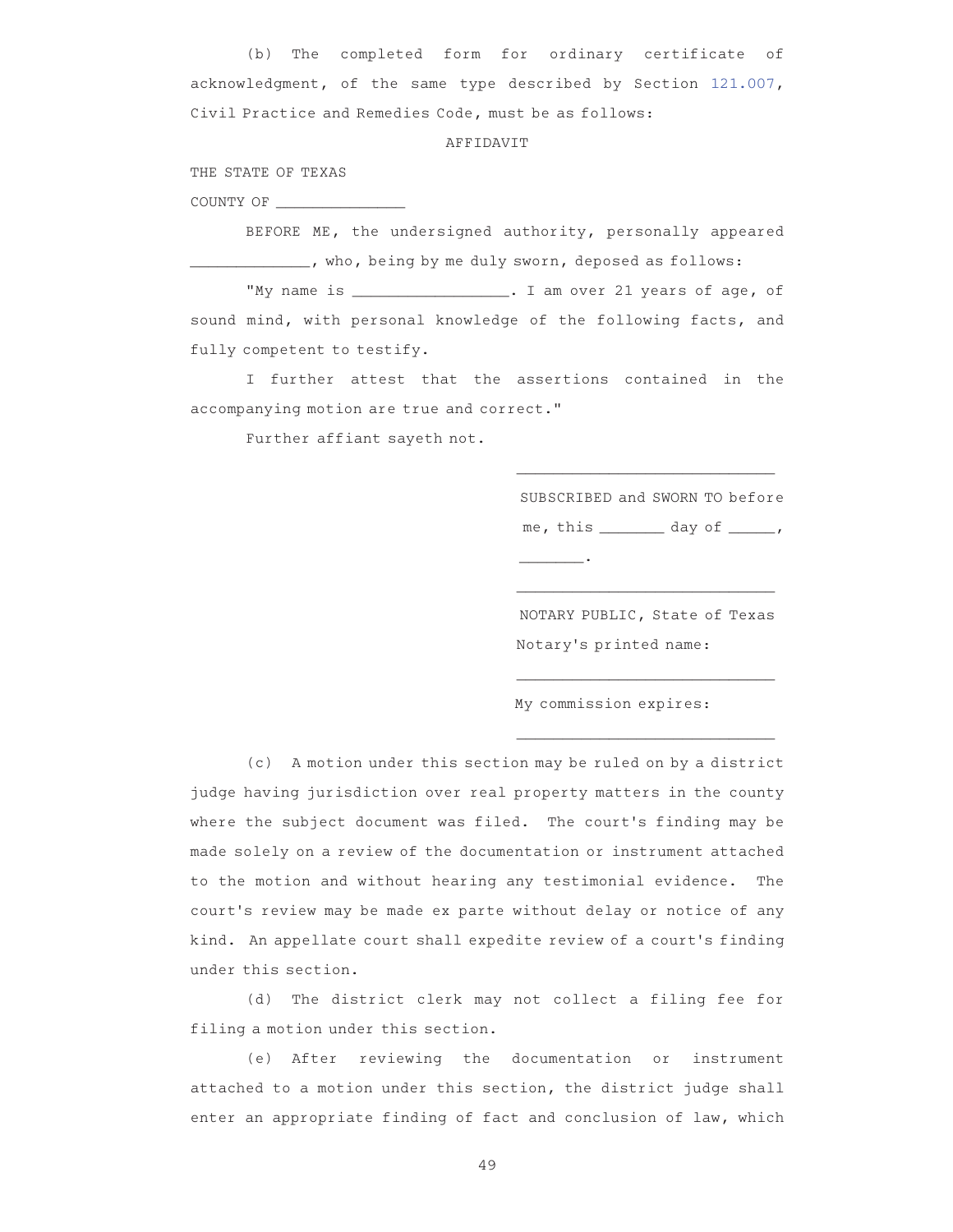must be filed and indexed in the same class of records in which the subject documentation or instrument was originally filed. A copy of the finding of fact and conclusion of law shall be sent, by first class mail, to the movant and to the person who filed the fraudulent lien or claim at the last known address of each person within seven days of the date that the finding of fact and conclusion of law is issued by the judge.

(f) The county clerk may not collect a fee for filing a district judge 's finding of fact and conclusion of law under this section.

(g) A suggested form order appropriate to comply with this section is as follows:

|                       | MISC. DOCKET NO.                                                                                               |
|-----------------------|----------------------------------------------------------------------------------------------------------------|
| In Re: A Purported    | In the Judicial District                                                                                       |
| Lien or Claim Against | In and Formal states and states and states and states are the states of the states of the states of the states |
| (Name of Purported    | County, Texas                                                                                                  |
| Debtor)               |                                                                                                                |

Judicial Finding of Fact and Conclusion of Law Regarding a Documentation or Instrument Purporting to Create a Lien or Claim

On the (number) day of (month), (year), in the above entitled and numbered cause, this court reviewed a motion, verified by affidavit, of (name) and the documentation or instrument attached thereto. No testimony was taken from any party, nor was there any notice of the court 's review, the court having made the determination that a decision could be made solely on review of the documentation or instrument under the authority vested in the court under Subchapter J, Chapter 51, Government Code.

The court finds as follows (only an item checked and initialed is a valid court ruling):

\_\_\_\_\_\_\_ The documentation or instrument attached to the motion herein IS asserted against real or personal property or an interest in real or personal property and:

(1) IS provided for by specific state or federal statutes or constitutional provisions;

(2) IS created by implied or express consent or agreement of the obligor, debtor, or the owner of the real or personal property or an interest in the real or personal property,